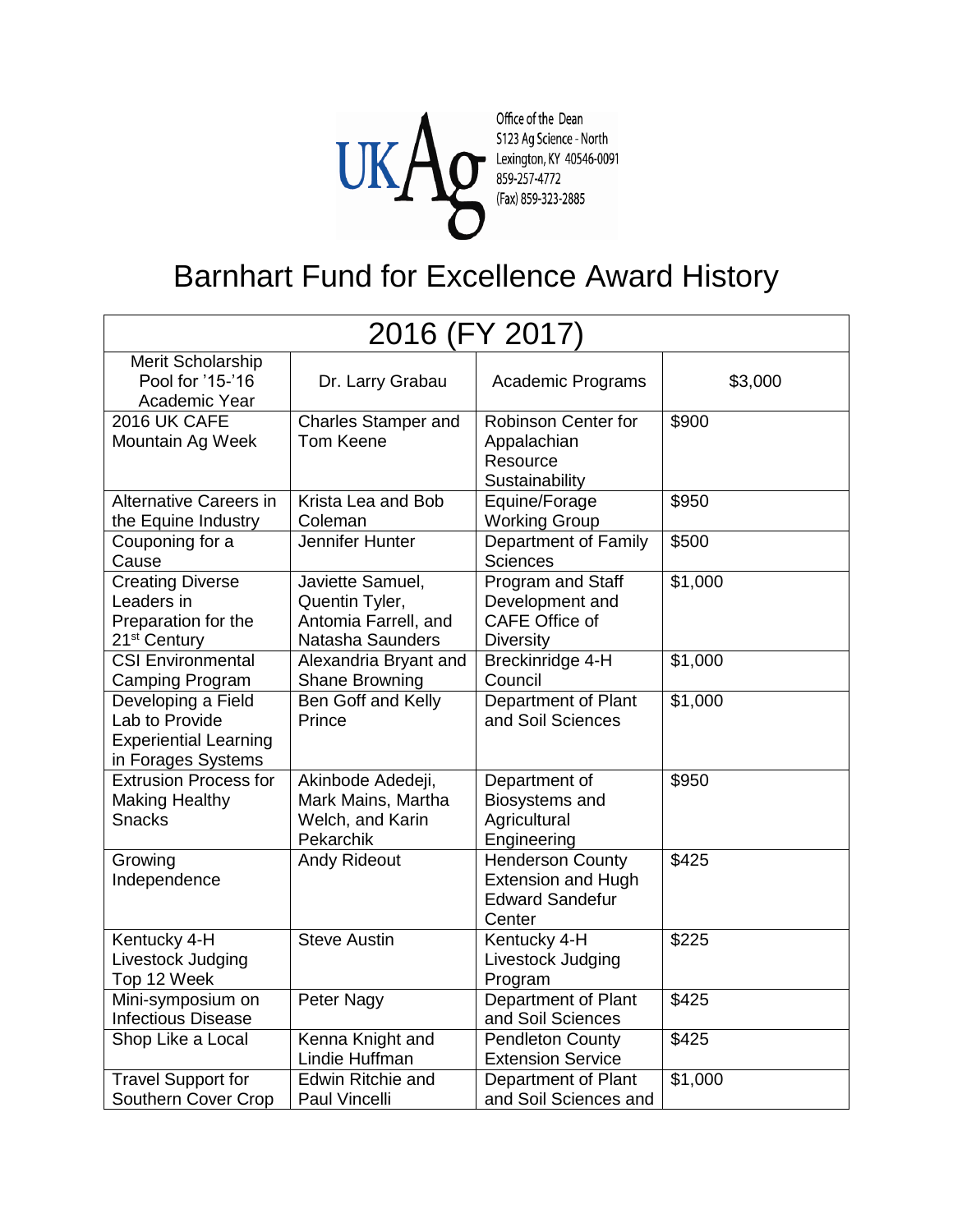| Conference                                                                                |                                                                                      | Department of Plant<br>Pathology                                   |         |
|-------------------------------------------------------------------------------------------|--------------------------------------------------------------------------------------|--------------------------------------------------------------------|---------|
| <b>Urban Forest Initiative</b><br><b>Seminar Series</b>                                   | Lynne Rieske-Kinney<br>and Mary Arthur                                               | <b>Urban Forest Initiative</b>                                     | \$900   |
| <b>Wildlife Acoustics for</b><br><b>Forestry Educational</b><br>Programming               | Laurie Thomas and<br><b>Billy Thomas</b>                                             | Department of<br>Forestry                                          | \$1,000 |
| Win With Wood                                                                             | Bobby Ammerman,<br>Laurie Thomas,<br>Rosalee Bradley                                 | Department of<br>Forestry                                          | \$800   |
|                                                                                           | 2015 (FY 2016)                                                                       |                                                                    |         |
| Merit Scholarship Pool<br>for '15-'16 Academic<br>Year                                    | Dr. Larry Grabau                                                                     | <b>Academic Programs</b>                                           | \$3,000 |
| 4-H Micro Truck and<br><b>Tractor Pulling Project</b>                                     | <b>Torey Earle</b>                                                                   | 4-H Central<br>Operations                                          | \$1,000 |
| <b>Creative Culture Camp</b>                                                              | Lora Stewart and<br>Joyce Doyle                                                      | Cooperative<br><b>Extension Service</b>                            | \$1,000 |
| Development of<br><b>Educational Materials</b><br>for Avian Bowl<br>Contests              | Jacquie Jacob, Tony<br>Pescatore                                                     | <b>Animal and Food</b><br><b>Sciences</b>                          | \$500   |
| <b>Eagle Exhibit Facility</b>                                                             | Mitch Whitaker                                                                       | <b>Letcher County</b><br><b>Wildlife Rehabilitation</b><br>Program | \$500   |
| <b>Exploring Aquatic</b><br>Environments                                                  | Alexandria Bryant,<br>Jenny Armes                                                    | <b>Breckinridge County</b><br>4-H Council                          | \$1,000 |
| Food Safety Internal<br><b>Audit Training for Small</b><br>Food Businesses in<br>Kentucky | Paul Priyesh<br>Vijayakumar and<br>Melissa Newman                                    | <b>Animal and Food</b><br><b>Sciences</b>                          | \$500   |
| <b>Machine Systems</b><br>Senior Design Project                                           | Michael Sama,<br>Aaron Shearer,<br>Robin Caudill, Seth<br>Hubbard and Jade<br>Walker | Biosystems and<br>Agricultural<br>Engineering                      | \$1,000 |
| <b>Methods for Rare-Plant</b><br>Conservation in<br>Kentucky                              | <b>Todd Rounsaville</b>                                                              | The Arboretum                                                      | \$500   |
| <b>Standard Soil Sample</b><br>for Instruction,<br>Extension and K-12                     | Chris Matocha,<br>David McNear, Brad<br>Lee                                          | <b>Plant and Soil</b><br><b>Sciences</b>                           | \$1,000 |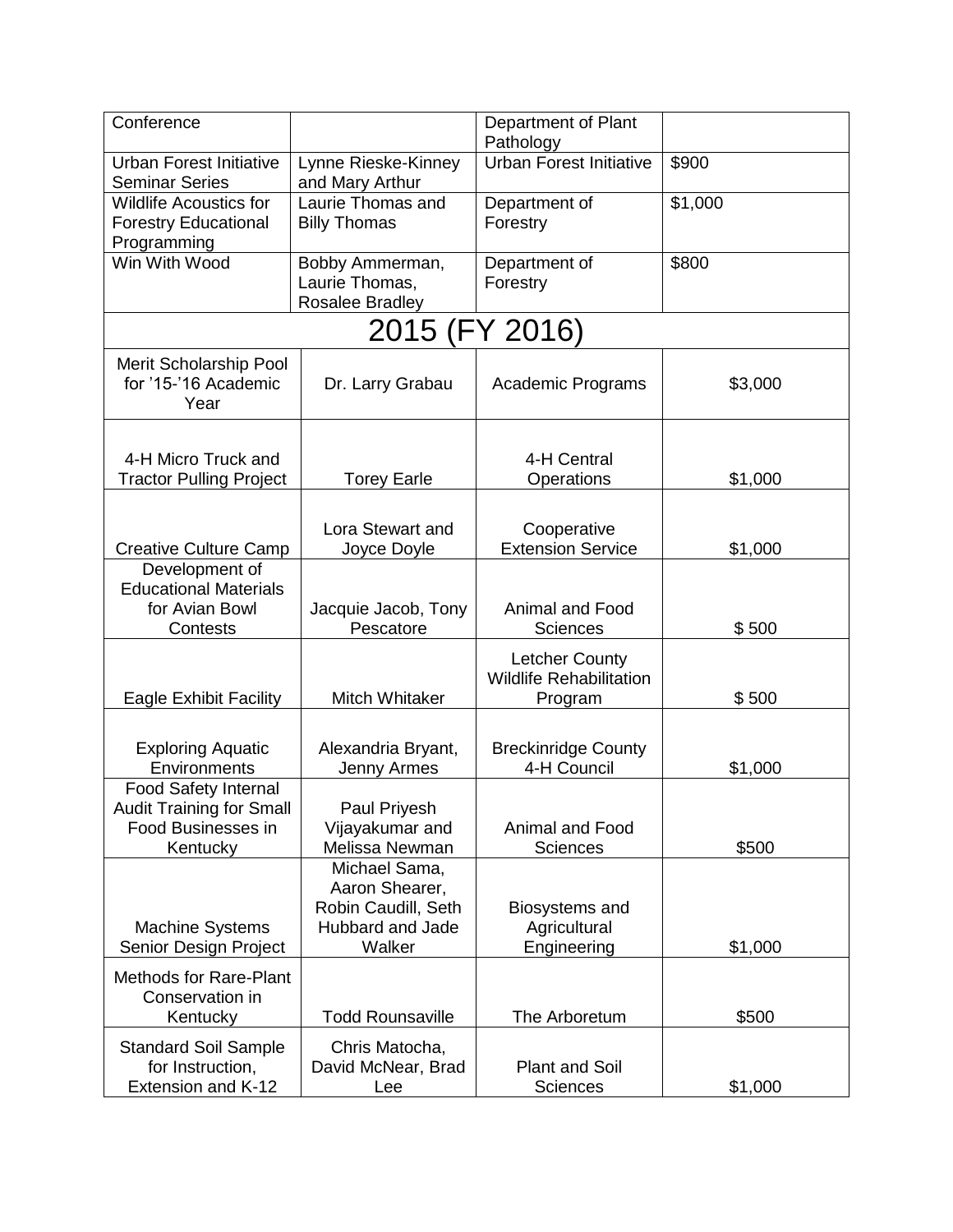| <b>Urban Forrest Initiative</b><br><b>Seminar Series</b>                                                | Lynne Rieske-<br>Kinney and Mary<br>Arthur                                             | <b>Urban Forest Initiative</b>                    | \$1,000 |
|---------------------------------------------------------------------------------------------------------|----------------------------------------------------------------------------------------|---------------------------------------------------|---------|
| Women in CAFE:<br><b>Empowering Our</b><br><b>Future</b>                                                | Natasha Saunders,<br>Quentin Tyler, Carol<br>Hanley, Pam Sigler,<br>and Esther Edwards | <b>CAFE Office of</b><br><b>Diversity</b>         | \$1,000 |
|                                                                                                         | 2014 (FY 2015)                                                                         |                                                   |         |
| Merit Scholarship Pool<br>for '14-'15 Academic<br>Year                                                  | Dr. Larry Grabau                                                                       | Academic Programs                                 | \$6,000 |
| <b>Barnhart's Beetle</b><br><b>Experience: Beetle</b><br><b>Collecting and Curating</b><br>Workshop     | Eric Chapman                                                                           | Entomology                                        | \$500   |
| <b>Travel Support for DHN</b><br><b>Students to National</b><br><b>Food and Nutrition</b><br>Conference | <b>Elizabeth Combs</b>                                                                 | Dietetics and Human<br><b>Nutrition</b>           | \$500   |
| Soil Cores for Kentucky<br>Soil Science Education                                                       | Mark Coyne                                                                             | <b>Plant and Soil</b><br><b>Sciences</b>          | \$950   |
| <b>Unmanned Aerial</b><br>Systems: Research,<br><b>Education and</b><br>Demonstration                   | <b>Curtis Dame</b>                                                                     | <b>Hopkins County</b><br>Cooperative<br>Extension | \$900   |
| Plant & Soil Science<br><b>Field Days</b>                                                               | <b>Amber Harris</b>                                                                    | <b>Plant and Soil</b><br><b>Sciences</b>          | \$900   |
| <b>High and Low Tunnel</b><br><b>Options for Season</b><br>Extension                                    | Miranda Hileman                                                                        | Agricultural<br>Economics                         | \$1000  |
| <b>Integrated Marketing</b><br>Project for the Farmers'<br>Markets in the Promise<br>Zone               | Kang Namkoong                                                                          | Community and<br>Leadership<br>Development        | \$500   |
| Environmental<br><b>Certification Over the</b><br>River and Through the<br>Woods                        | <b>Ashley Osborne</b>                                                                  | <b>Plant and Soil</b><br><b>Sciences</b>          | \$800   |
| 4-H Fermented Foods<br>Workshop                                                                         | Karin Pekarchik                                                                        | Biosystems and<br>Agricultural                    | \$500   |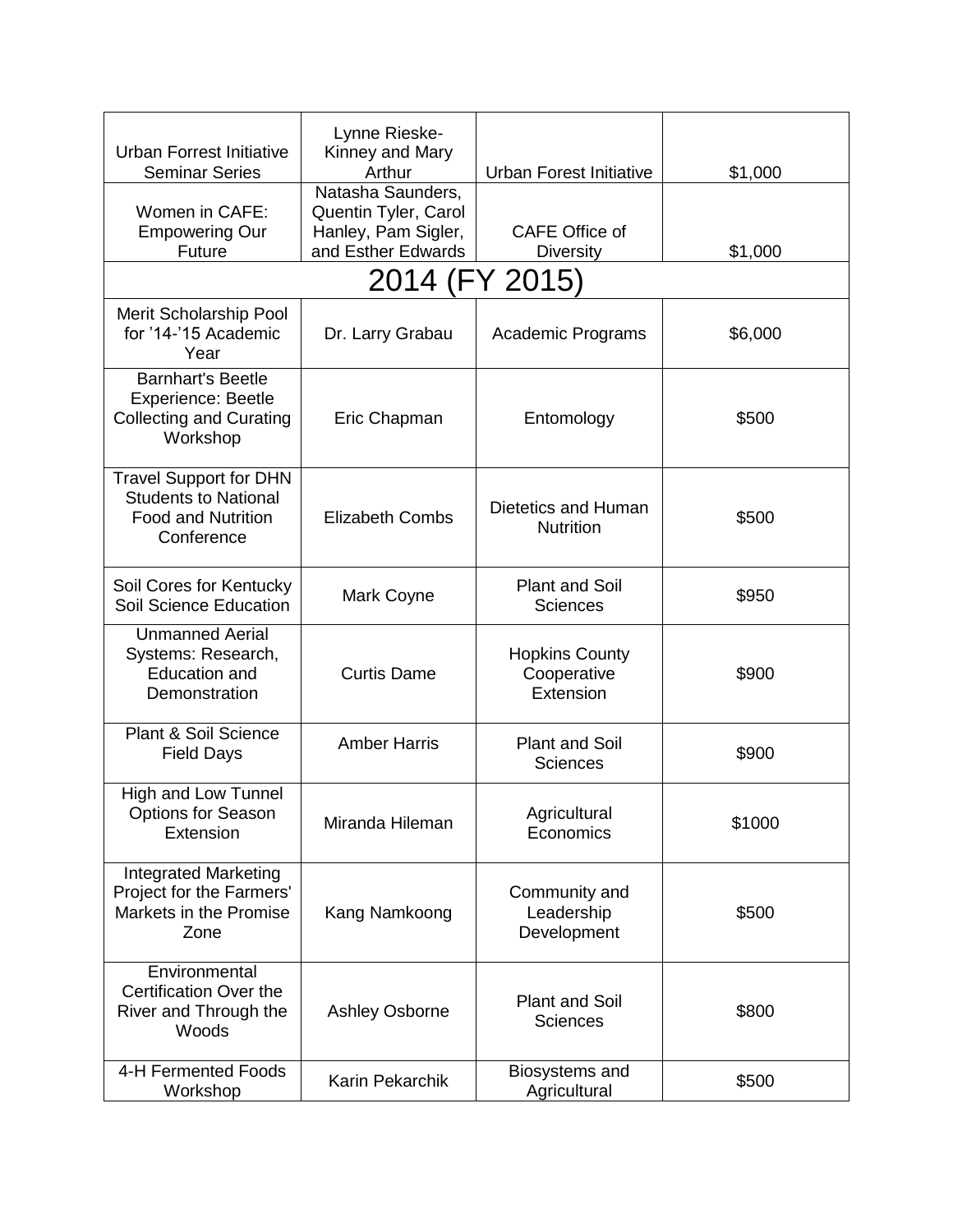|                                                                               |                        | Engineering                                                     |         |
|-------------------------------------------------------------------------------|------------------------|-----------------------------------------------------------------|---------|
| Ag Economics<br>Centennial<br>Undergraduate<br><b>Academic Quiz Bowl</b>      | Jerrod Penn            | Agricultural<br>Economics                                       | \$500   |
| <b>Establishing Roots:</b><br>From the Classroom to<br>the Garden             | Deana Reed             | <b>Fayette County</b><br>Cooperative<br>Extension               | \$1000  |
| <b>HMT Building Bridges</b><br>Statewide                                      | <b>Jason Swanson</b>   | <b>Retailing and Tourism</b><br>Management                      | \$950   |
| Engaging Youth in<br>Science, Engineering,<br>and Technology<br>Projects      | Janet Turley           | <b>Warren County 4-H</b>                                        | \$1000  |
|                                                                               |                        | 2013                                                            |         |
| Merit Scholarship<br>Pool for '13-'14<br>Academic Year                        | Dr. Larry Grabau       | Academic Programs                                               | \$6,000 |
| First Friday: A<br><b>Breakfast Forum and</b><br><b>Networking Event</b>      | Sarah Lovett           | Agricultural<br>Economics                                       | \$1,000 |
| 29 <sup>th</sup> Annual National<br><b>MANRRS Conference</b>                  | <b>Quentin Tyler</b>   | <b>Office of Diversity</b>                                      | \$1,000 |
| 2013 Kentucky Wood<br>Expo                                                    | <b>Bobby Ammerman</b>  | Forestry                                                        | \$500   |
| <b>Kentucky Small</b><br><b>Ruminant Grazing</b><br>Conference                | David Ditsch           | <b>UKVDL</b>                                                    | \$900   |
| <b>Turning Teens Vision</b><br>into Action through 4-<br><b>H Jr. MANRRS</b>  | Antomia Farrell        | Christian County<br>Cooperative<br>Extension                    | \$1000  |
| The Environmental<br><b>Arts Education</b><br>Initiative                      | <b>Josh Mullins</b>    | <b>Leslie County</b><br>Cooperative<br>Extension                | \$925   |
| Pickin' Time Festival                                                         | <b>Charles Stamper</b> | <b>RCARS</b>                                                    | \$1000  |
| 4-H Bee Assoc.<br><b>Hands on Educational</b><br>Lessons                      | <b>Carol Hinton</b>    | Breckinridge Co.<br><b>Extension Ag</b><br>Advisory/4-H Council | \$1000  |
| Equine Science and<br>Mgt. Student<br>Reception                               | Kristen Wilson         | <b>Equine Programs</b>                                          | \$500   |
| <b>Extending Climate</b><br><b>Change Education</b><br>into the K-12 Pipeline | <b>Carol Hanley</b>    | Env. And Natural<br><b>Resources Initiative</b>                 | \$1000  |
| <b>Beef Marketing</b>                                                         | Daniel Wilson          | <b>Wolfe County</b>                                             | \$800   |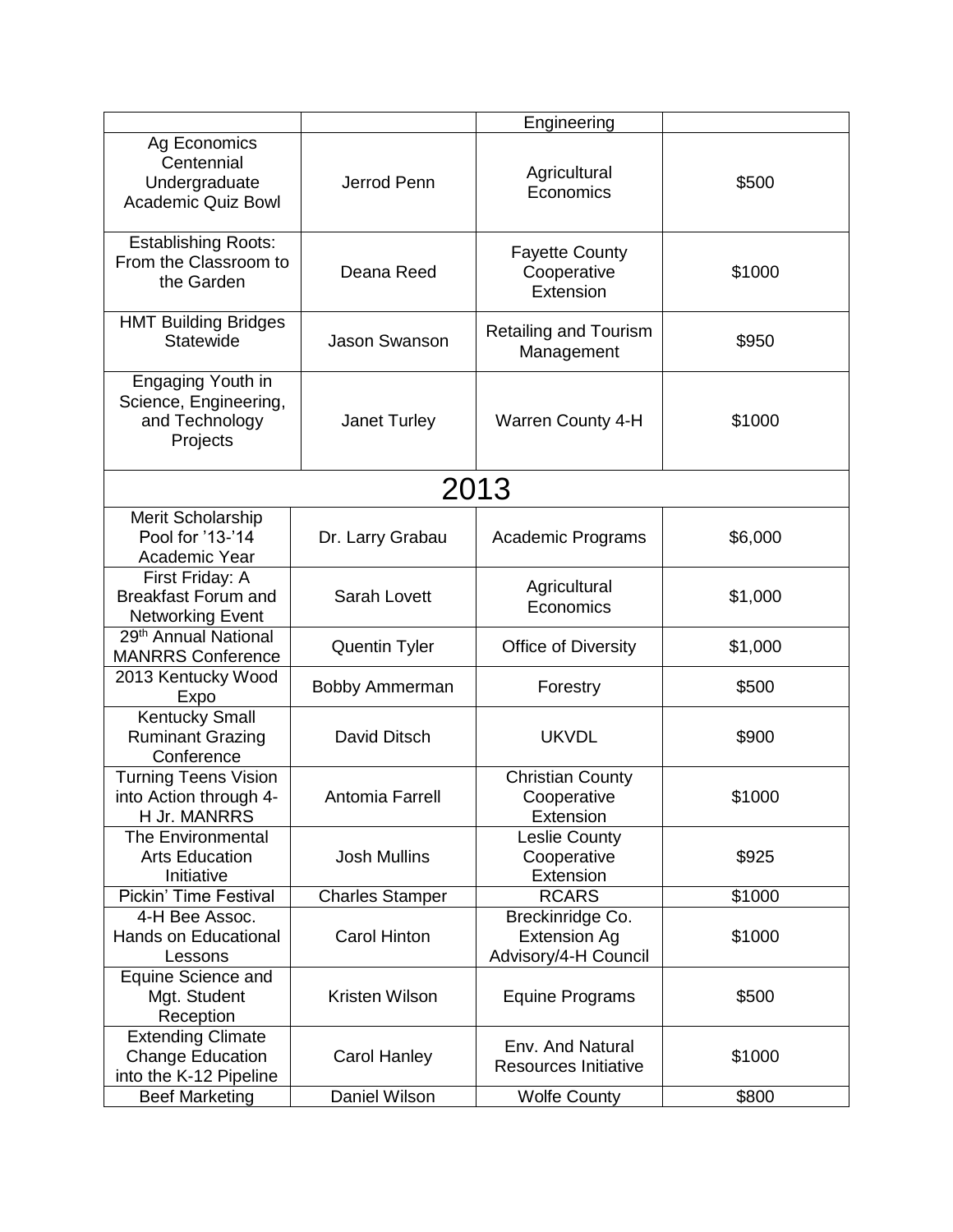| Program                                                                                |                              | Extension                                            |         |
|----------------------------------------------------------------------------------------|------------------------------|------------------------------------------------------|---------|
| Wildcat Leadership<br>Workshop                                                         | Rebekah Epps                 | AED/FCS 583                                          | \$538   |
| The Mexican Agrarian<br>Question of the 21 <sup>st</sup><br>Century                    | Keiko Tanaka                 | <b>CLD</b>                                           | \$1000  |
| Lyon Co. Youth Choir                                                                   | Angie York                   | Lyon Co. Extension                                   | \$720   |
|                                                                                        |                              | 2012                                                 |         |
| Merit scholarship pool<br>for '12-'13 academic<br>year                                 | Dr. Larry Grabau             | Academic Programs                                    | \$6,000 |
| 2012 UK Mountain Ag<br>Week                                                            | <b>Charles Stamper</b>       | <b>RCARS</b>                                         | \$1,000 |
| Educating, Training<br>and Developing<br>Diverse Students of<br>the COA                | <b>Quentin Tyler</b>         | <b>UK MANRRS Chapter</b>                             | \$1,000 |
| Organizing and<br>hosting the 2012<br>South East Region<br>Soil Judging<br>Competition | A.D. Karathanasis            | <b>Plant and Soil</b><br><b>Sciences</b>             | \$1,000 |
| "Home is where the<br>Health Is" Family<br><b>Physical Activity Kits</b>               | Rosie Allen                  | Cooperative<br><b>Extension-Gallatin</b><br>County   | \$825   |
| <b>Truth and</b><br>Consequences                                                       | Angela Williams-<br>Mitchell | Cooperative<br><b>Extension- Mason</b><br>County     | \$600   |
| Appalachian Cow Calf<br>Conference                                                     | Mary McCarty                 | Cooperative<br><b>Extension- Elliott</b><br>County   | \$1000  |
| <b>Experiential Learning</b><br>and Career Fair                                        | Geri Philpott                | NRES/Academic<br>Programs                            | \$1000  |
| 4-H Land Judging-<br>Going to Nationals                                                | Verlene Congleton            | Cooperative<br>Extension-Jackson<br>County           | \$1000  |
| Junior Gardener<br>Program                                                             | <b>Andy Rideout</b>          | Cooperative<br><b>Extension- Hopkins</b><br>County   | \$1000  |
| Leaders of Tomorrow-<br>Jr. MANRRS                                                     | Antomia Farrell              | Cooperative<br><b>Extension- Christian</b><br>County | \$700   |
| East Kentucky<br>NRESci Academy                                                        | David Ditsch                 | <b>RCARS</b>                                         | \$1000  |
| <b>Wildcat Leadership</b><br>Workshop                                                  | Rebekah Epps                 | AED/FCS 583                                          | \$500   |
| Third KY Invasive<br><b>Species Conference</b>                                         | Lynne Rieske-Kinney          | Entomology                                           | \$500   |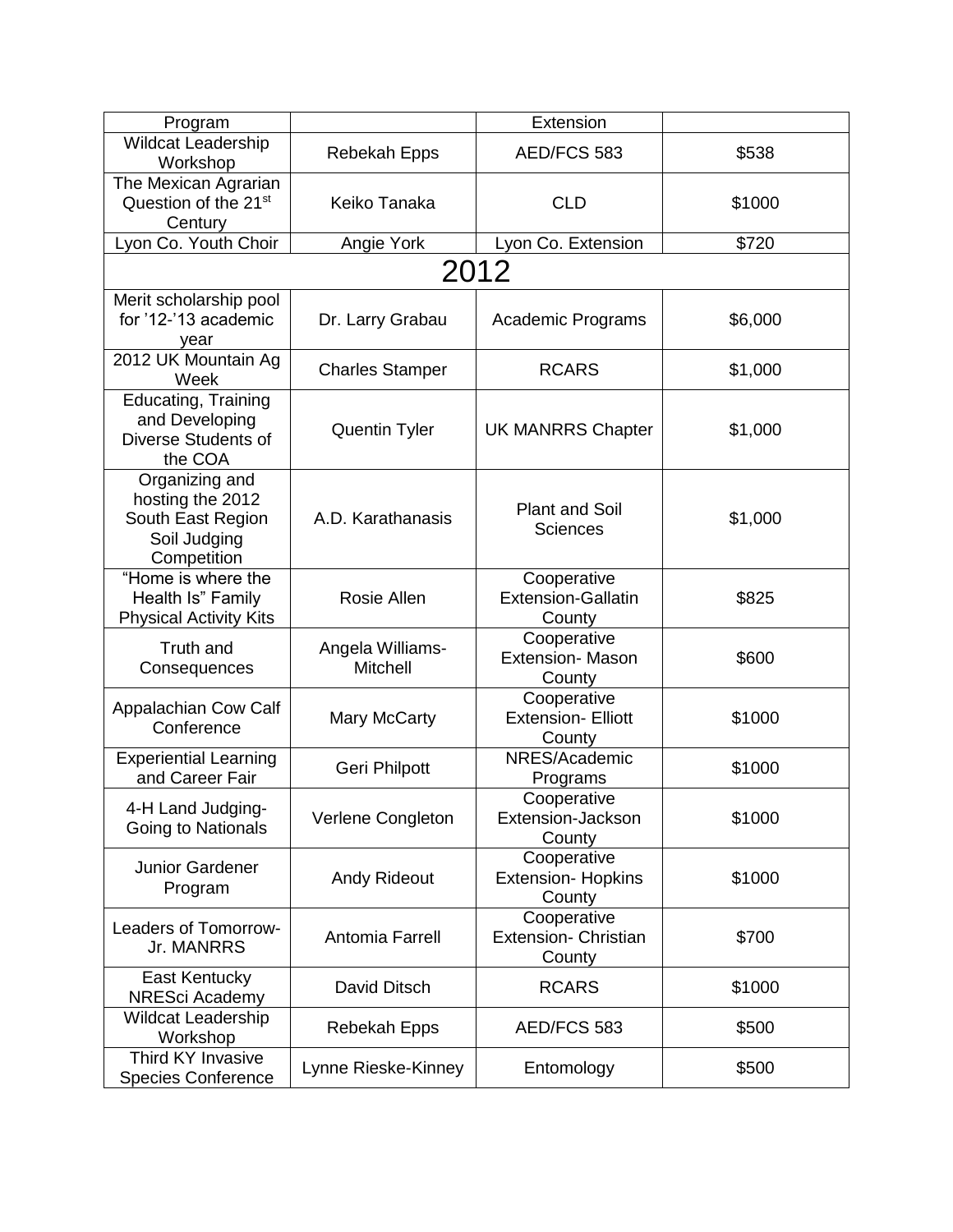|                                                                                         | 2011                         |                                                   |         |
|-----------------------------------------------------------------------------------------|------------------------------|---------------------------------------------------|---------|
| Merit scholarship pool for '11-<br>'12 academic year                                    | Dr. Larry Jones              | Academic<br>Programs                              | \$6,000 |
| 4-H Means Business                                                                      | <b>Stephanie Blevins</b>     | 4-H Youth<br>Development                          | \$1,000 |
| <b>Geospatial Data Acquisition</b><br>Equipment                                         | <b>Brian Lee</b>             | Landscape<br>Architecture                         | \$1000  |
| Robotics in Ag                                                                          | <b>Josh Mullins</b>          | Leslie County<br>Cooperative<br>Extension         | \$1000  |
| Healthy Aging Demo Video<br>2011-2012                                                   | Amy Hosier                   | <b>Family Studies</b>                             | \$500   |
| Beat the Heat 2011                                                                      | <b>Connee Wheeler</b>        | Cooperative<br>Extension<br>Service/FCS           | \$1000  |
| <b>Enhancing Recognition of</b><br>Undergraduate and Graduate<br><b>Students</b>        | <b>William Witt</b>          | Gamma Sigma<br>Delta                              | \$525   |
| <b>Grass Identification Garden</b>                                                      | <b>Tim Phillips</b>          | <b>Plant and Soil</b><br><b>Sciences</b>          | \$700   |
| 2011 COA Field Day                                                                      | <b>Andy Bailey</b>           | <b>UK</b> Research and<br><b>Education Center</b> | \$750   |
| <b>District 3 Annual Teen Retreat</b>                                                   | <b>Staci Thrasher</b>        | Owen County 4-H<br>Council                        | \$750   |
| Wildcat Leadership Workshop                                                             | Rebekah Epps                 | <b>AED/FCS</b>                                    | \$750   |
|                                                                                         | Spring 2011                  |                                                   |         |
| <b>Annual Spring Research</b><br>Symposium in Ecology,<br><b>Evolution and Behavior</b> | Jennifer White               | Entomology                                        | \$850   |
| <b>Building MANRRS for a Better</b><br>tomorrow                                         | Dr. Lionel Williamson        | Office of Diversity                               | \$850   |
| Math Across Campus                                                                      | Dr. Carol Hanley             | <b>TFISE/ENRI</b>                                 | \$850   |
| Lynda.com training user<br>accounts                                                     | <b>Becky</b><br>Simmermacher | Ag<br>Communications                              | \$850   |
| 2010 Seed School                                                                        | <b>Cindy Finneseth</b>       | Regulatory<br><b>Services</b>                     | \$425   |
| Defending our food supply<br>through training excellence                                | Melissa Newman               | Animal and Food<br><b>Sciences</b>                | \$850   |
| 4-H Summit-Leadership<br><b>Development Seminar</b>                                     | <b>Mark Mains</b>            | 4-H Youth<br>Development                          | \$850   |
| Farm to School Teacher In-                                                              | Kim Cowherd                  | <b>Franklin County</b>                            | \$850   |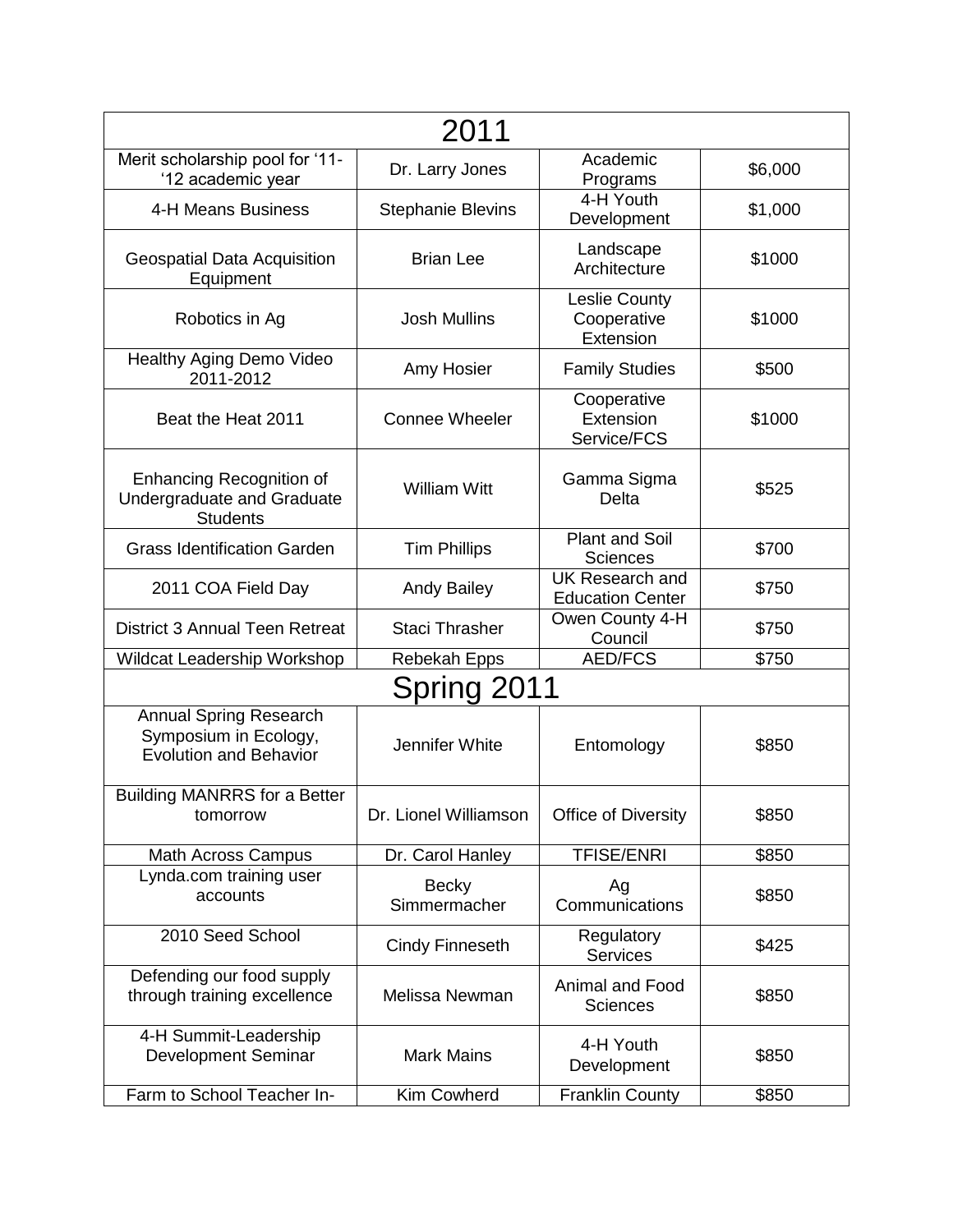| <b>Service Training</b>                                                                                                                          |                        | <b>Extension Office</b>                   |         |
|--------------------------------------------------------------------------------------------------------------------------------------------------|------------------------|-------------------------------------------|---------|
| <b>Environmental Education for</b><br>Early Childhood                                                                                            | <b>Ashley Osborne</b>  | <b>Plant and Soil</b><br><b>Sciences</b>  | \$770   |
|                                                                                                                                                  | 2010                   |                                           |         |
| Merit scholarship pool for '10-<br>'11 academic year                                                                                             | Dr. Larry Jones        | Academic<br>Programs                      | \$6,000 |
| 2010 Horse Judging<br><b>Competition Participation</b>                                                                                           | Kristen Harvey         | Animal and Food<br><b>Sciences</b>        | \$500   |
| State 4-H Communications Day                                                                                                                     | Deana Reed             | 4-H Central<br>Operations                 | \$1000  |
| <b>Building Professional</b><br>Development within the<br><b>MANRRS Organization</b>                                                             | Dr. Lionel Williamson  | Agricultural<br>Economics                 | \$1000  |
| <b>Organic Production In-Service</b><br><b>Training for Extension Agents</b>                                                                     | <b>Christy Cassady</b> | Horticulture                              | \$1000  |
| M.E.A.L- Motivating and<br><b>Educating Agricultural Leaders</b>                                                                                 | <b>Steve Osborne</b>   | Cooperative<br><b>Extension Service</b>   | \$1000  |
| Mosquitoes of Kentucky:<br><b>Identification Short Courses</b>                                                                                   | Logan Minter           | Entomology                                | \$900   |
| Disasters-Plan, Prepare,<br>PrevailA Family Certification<br>Program for Family Disaster<br>and Emergency Preparedness                           | Dr. Connee Wheeler     | Family and<br>Consumer<br><b>Sciences</b> | \$1000  |
| Supporting and Enhancing<br>County 4-H Livestock Judging<br>Programs through Training the<br>State 4-H All-Star Livestock<br><b>Judging Team</b> | Dr. Richard Coffey     | Animal and Food<br><b>Sciences</b>        | \$500   |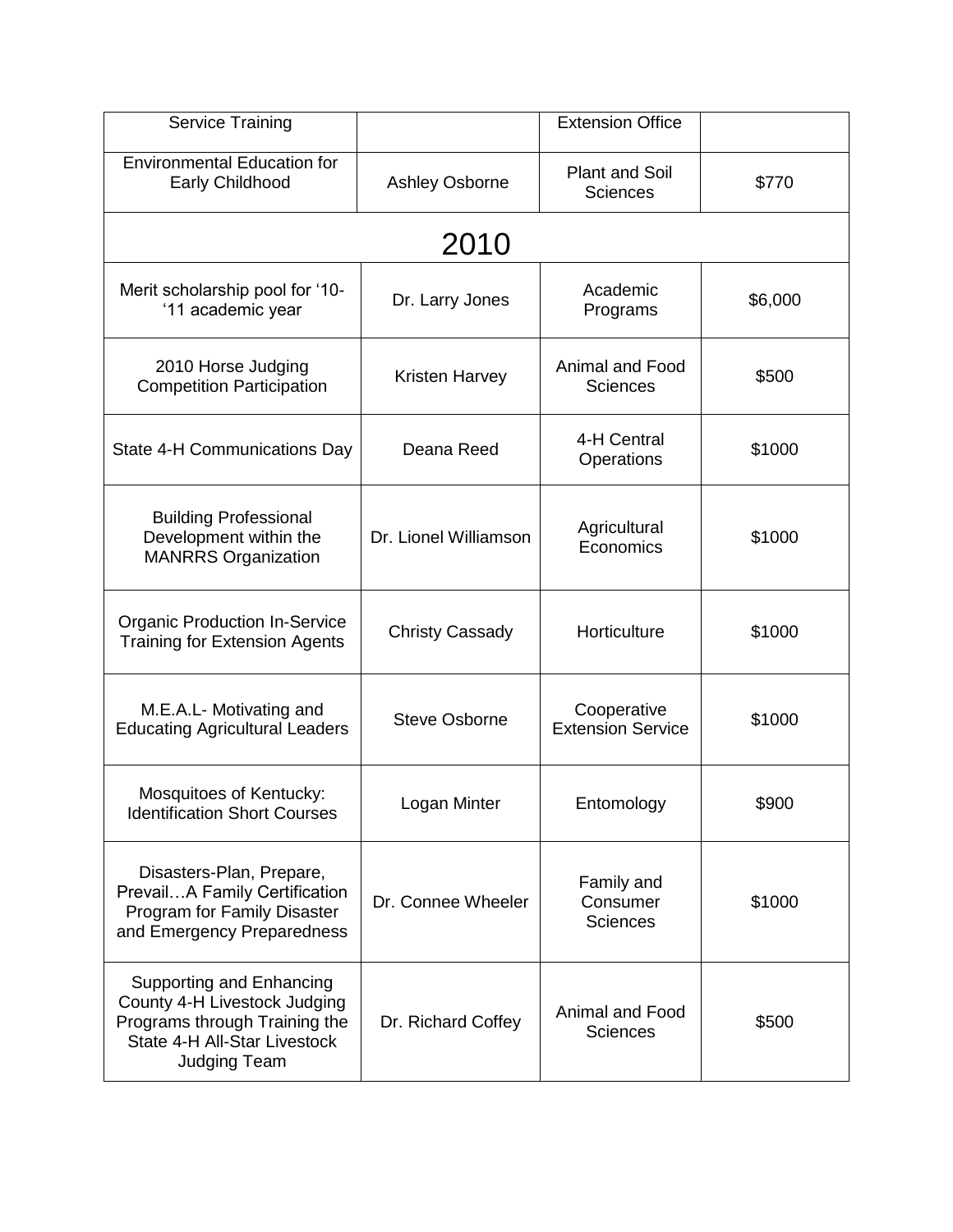| Walk a Mile in My Shoes:<br><b>Disability Awareness</b>                                                                                                                                                                          | Dr. Amy Hosier          | <b>Family Studies</b>                                            | \$600   |
|----------------------------------------------------------------------------------------------------------------------------------------------------------------------------------------------------------------------------------|-------------------------|------------------------------------------------------------------|---------|
| <b>DNA Sequencing Workshop</b>                                                                                                                                                                                                   | Dr. Chris Schardl       | <b>Plant Pathology</b>                                           | \$500   |
| <b>Forestry Conclave Grant</b>                                                                                                                                                                                                   | Jonathan Collett        | Forestry                                                         | \$1000  |
| 17th Central Hardwood Forest<br>Conference                                                                                                                                                                                       | Dr. John Lhotka         | Forestry                                                         | \$1000  |
| <b>Kentucky Saves Social</b><br>Marketing Campaign                                                                                                                                                                               | <b>Theresa Howard</b>   | Cooperative<br><b>Extension Service</b>                          | \$1000  |
| Supporting and Enhancing<br><b>Student Dietetic Association</b><br><b>Efforts to Promote Awareness</b><br>of Food Waste at the University<br>of Kentucky and Hunger Issues<br>both in State of Kentucky and<br>at a Global Level | Dr. Tammy<br>Stephenson | <b>Nutrition and Food</b><br>Science                             | \$1000  |
| 2009                                                                                                                                                                                                                             |                         |                                                                  |         |
| Merit scholarship pool for<br>'09-'10 academic year                                                                                                                                                                              | Dr. Michael Mullen      | <b>Academic Programs</b>                                         | \$6,000 |
| 2009 Horse judging<br>competition participation                                                                                                                                                                                  | Amanda Smith            | <b>Animal and Food</b><br><b>Sciences</b>                        | \$1,315 |
| 4-H National land judging team<br>sponsorship                                                                                                                                                                                    | <b>Tom Mills</b>        | <b>Extension /Agriculture</b><br>and Natural<br><b>Resources</b> | \$500   |
| <b>Building professional</b><br>development within the                                                                                                                                                                           | Dr. Lionel Williamson   | Agricultural<br>Economics                                        | \$1,500 |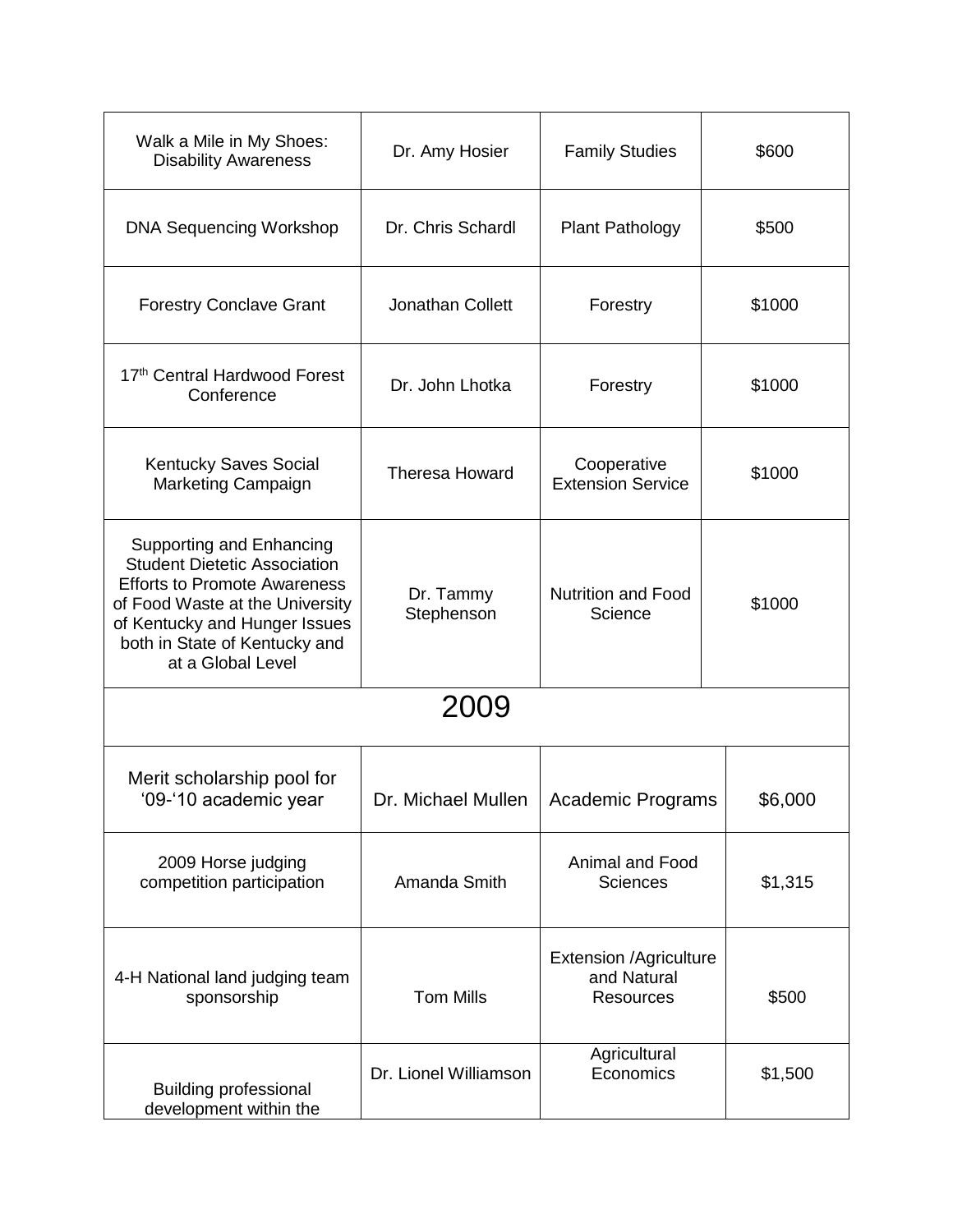| <b>MANRRS</b> organization                                                                                                                                             |                        |                                               |         |
|------------------------------------------------------------------------------------------------------------------------------------------------------------------------|------------------------|-----------------------------------------------|---------|
| 4-H ATV safety days                                                                                                                                                    | <b>Jessica Mullins</b> | <b>Extension Field</b><br>Programs            | \$1,000 |
| Insect biodiversity display at<br>north central 4-H camp                                                                                                               | <b>Blake Newton</b>    | Entomology                                    | \$1,000 |
| U.S. Poultry & Egg Assoc.<br>college student career program                                                                                                            | <b>Austin Cantor</b>   | Animal and Food<br><b>Sciences</b>            | \$547   |
| Annual spring research<br>symposium in ecology,<br>evolution and behavior                                                                                              | Dr. Jennifer White     | Entomology                                    | \$1,000 |
| Supporting and enhancing<br>county 4-H livestock judging<br>programs through training the<br>state 4-H all-star livestock<br>judging team                              | Dr. Richard Coffey     | Animal and Food<br><b>Sciences</b>            | \$1,000 |
| Youth entrepreneurship:<br>building a shared vision and<br>plan for south central Kentucky                                                                             | <b>Katie Ellis</b>     | Community and<br>Leadership Dev.              | \$750   |
| Invited speaker lecture series,<br>Forestry grows up: integrating<br>policy, science and<br>management                                                                 | Joe Guthrie            | Forestry                                      | \$1,000 |
| Technology & teamwork: The<br>collaborative creation of an<br>Alzheimer's disease education<br>and resource website for<br>Kentuckians by specialist and<br>FCS agents | <b>Travonia Hughes</b> | <b>Family and Consumer</b><br><b>Sciences</b> | \$760   |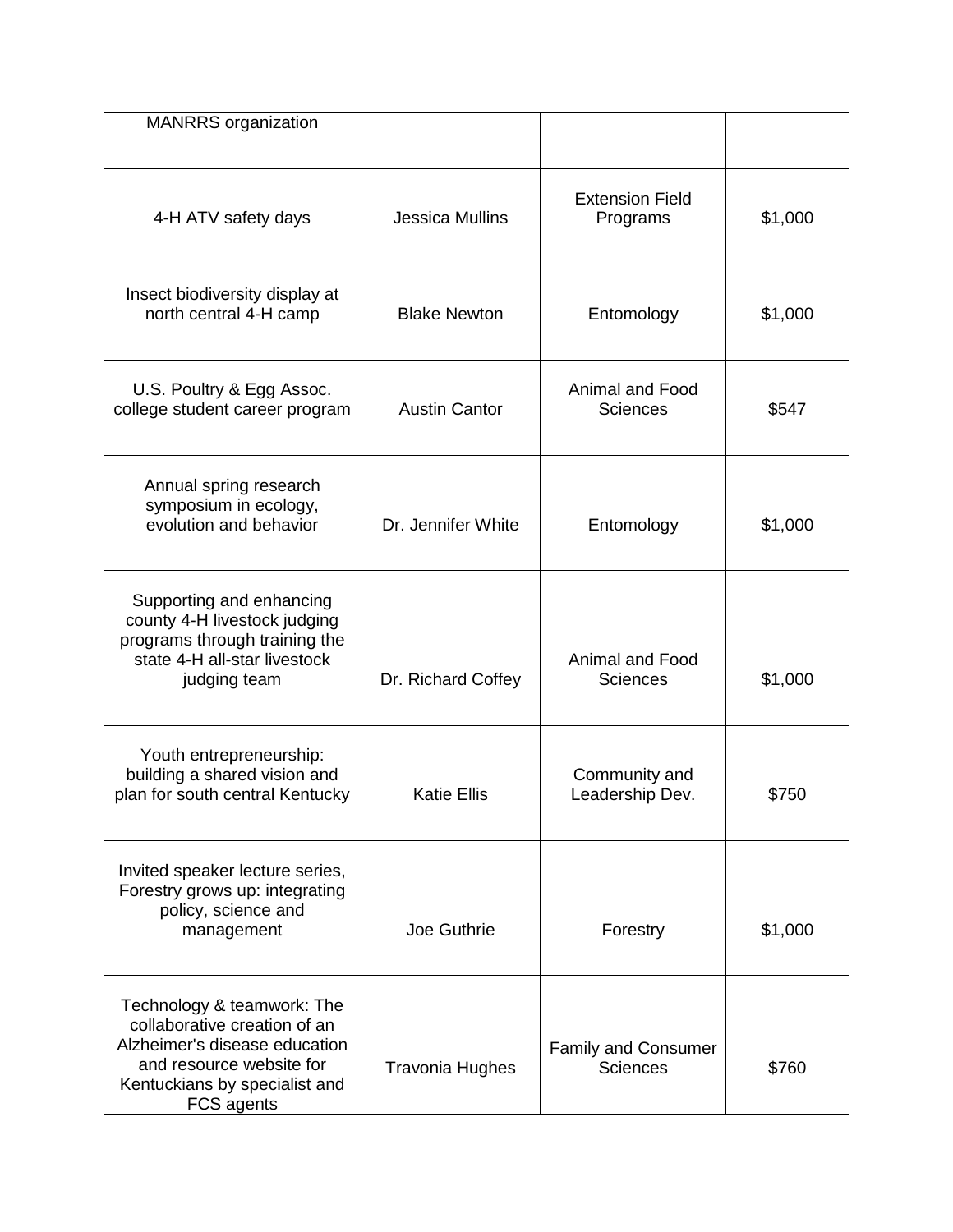|                                                                                               | 2008                                                        |                                                                     |  |
|-----------------------------------------------------------------------------------------------|-------------------------------------------------------------|---------------------------------------------------------------------|--|
|                                                                                               | Merit scholarship pool for 08-09 academic year              |                                                                     |  |
| Encouraging and supporting undergrad students to participate in international business        | competition program, "Charrette!"                           |                                                                     |  |
| Wahei Tatematsu's visit as keynote speaker for symposium on social and environmental justice  | in Asia                                                     |                                                                     |  |
|                                                                                               | "2008 national soil judging competition participation"      |                                                                     |  |
|                                                                                               |                                                             | Annual spring research symposium in ecology, evolution and behavior |  |
|                                                                                               | Kentucky small ruminant grazing conference                  |                                                                     |  |
|                                                                                               |                                                             | Building professional development within the MANRRS organization    |  |
|                                                                                               |                                                             | Participation in student academic competitions at the national AAEA |  |
|                                                                                               | US Poultry & Egg Association college student career program |                                                                     |  |
|                                                                                               | Win with wood                                               |                                                                     |  |
|                                                                                               | 4-H Youth leadership program                                |                                                                     |  |
| UK College of Ag all commodity field day: Youth environmental science workshop                |                                                             |                                                                     |  |
| Reduce nonpoint source pollution and storm water runoff from home properties into local       | watershed through the use of rain gardens                   |                                                                     |  |
|                                                                                               | 2007                                                        |                                                                     |  |
| Enhanced youth educational opportunities and participation in the 2007 College of Agriculture | field day                                                   |                                                                     |  |
|                                                                                               | Master clothing volunteer mid-rotation training             |                                                                     |  |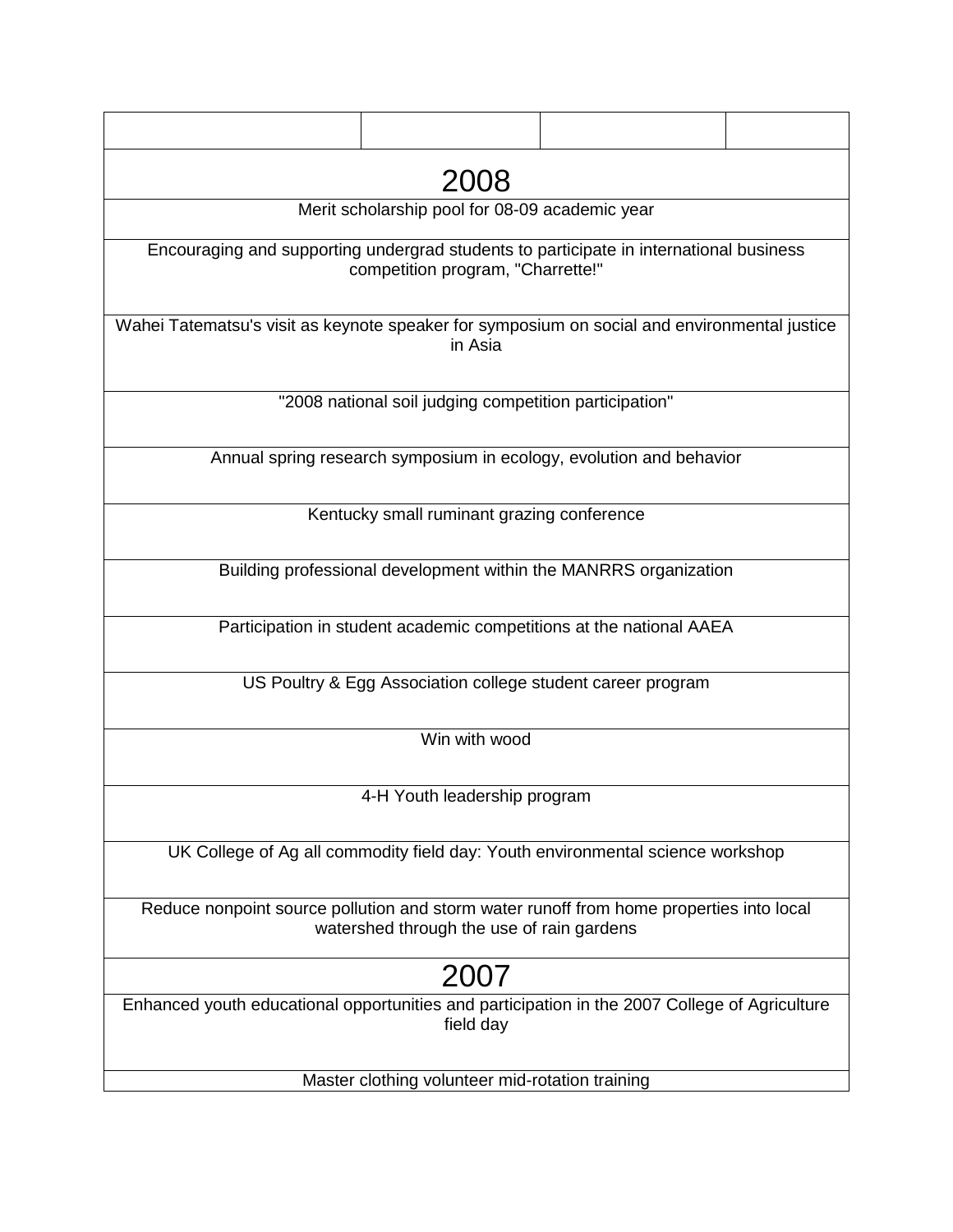Entry signage/wall element: constructing a dry-laid stone wall for the organic farming research and education center

Annual spring research symposium in ecology, evolution and behavior

Merit scholarship pool for 07-08 academic year

Invited speaker lecture series: forestry grows up: integrating policy, science, and management

Win with wood, a youth competition

Southeast graduate consortium 2007

Super star chef does the dairy best

2007 national soil judging competition participation

## 2006

A P3 award: a national student design competition for sustainability focusing on people, prosperity, and the planet.

Graduate consortium 2006

Plagiarism school

Evaluating programs and creating discussion for agents and youth of Kentucky Portable smart classroom laptop memory expansion

Merit scholarship pool for 06-07 academic year

Annual spring research symposium in ecology, evolution and behavior

Expanding the 4H venture grant: serger skills for vulnerable youth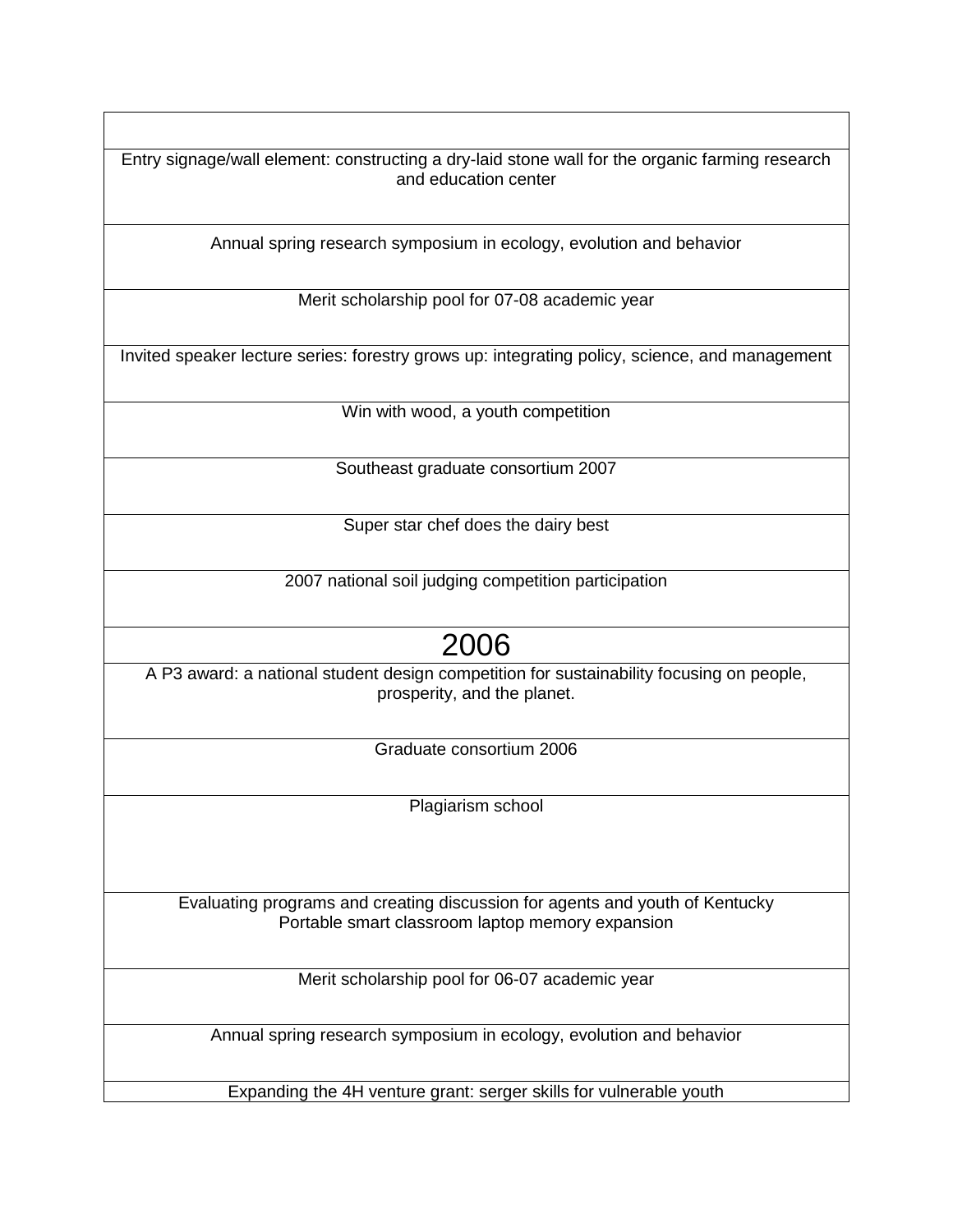2006 UK College of Agriculture, all commodity field day

Oral history of eastern Kentucky quilters

4-H American heritage

UK sustainability lecture series

College of Agriculture ambassadors professional development

## 2005

2005 Annual spring research symposium in ecology, evolution and behavior

Merit scholarship pool for 05-06 academic year

2005 UK FFA leadership conference

2005 COA Princeton field day

UK and 4-H youth acres of adventure

Technology and teaching: building interactive learning classrooms

Organic farming research and education center

2005 National MANRRS conference

Master shepherd flock management calendar

Cultural arts leadership development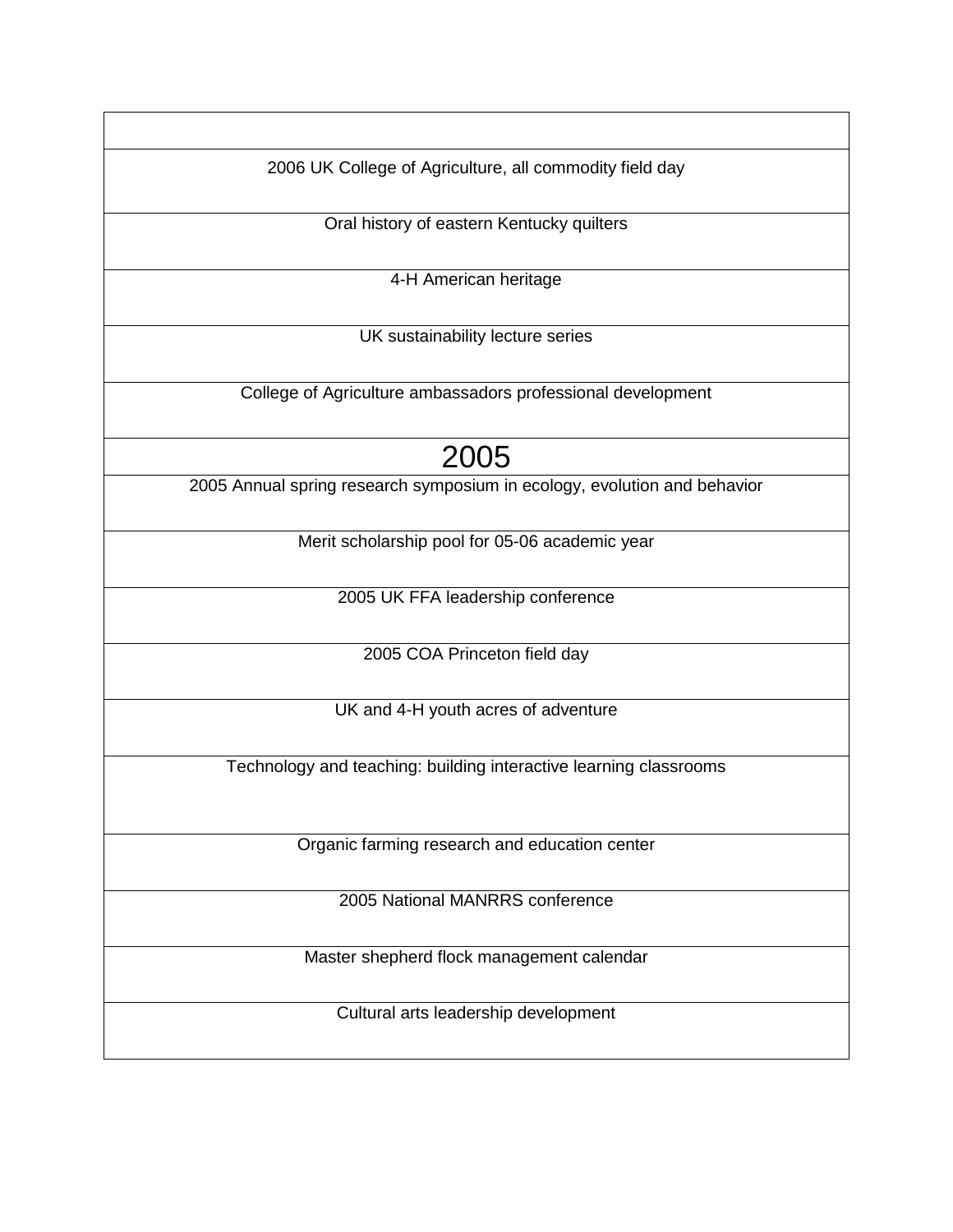| 25th Kentucky alfalfa conference                                                    |
|-------------------------------------------------------------------------------------|
|                                                                                     |
|                                                                                     |
| Support for the University of Kentucky horse judging team                           |
|                                                                                     |
| Midwest student rally in Kentucky                                                   |
|                                                                                     |
|                                                                                     |
| Kentucky country ham project                                                        |
|                                                                                     |
| Agro forestry training workshops                                                    |
|                                                                                     |
|                                                                                     |
| County agents and farmers training                                                  |
|                                                                                     |
|                                                                                     |
| <b>Basic sewing</b>                                                                 |
|                                                                                     |
| 2004                                                                                |
|                                                                                     |
| Merit scholarship pool for 04-05 academic year                                      |
|                                                                                     |
| UK FFA leadership conference                                                        |
|                                                                                     |
|                                                                                     |
| Enhancement of student interaction/feedback in the classroom                        |
|                                                                                     |
|                                                                                     |
| Kentucky forest leadership program                                                  |
|                                                                                     |
| AEC 320 agricultural sales/marketing                                                |
| 2004 seed school: seed quality of native species                                    |
|                                                                                     |
|                                                                                     |
| Land use analysis and presentation tools                                            |
|                                                                                     |
| How is technology used in my community?                                             |
|                                                                                     |
|                                                                                     |
| Supporting Kentucky's agricultural entrepreneurs: research, extension and education |
| implications                                                                        |
|                                                                                     |
|                                                                                     |
| The state of bioterrorism in the agricultural/food industry                         |
|                                                                                     |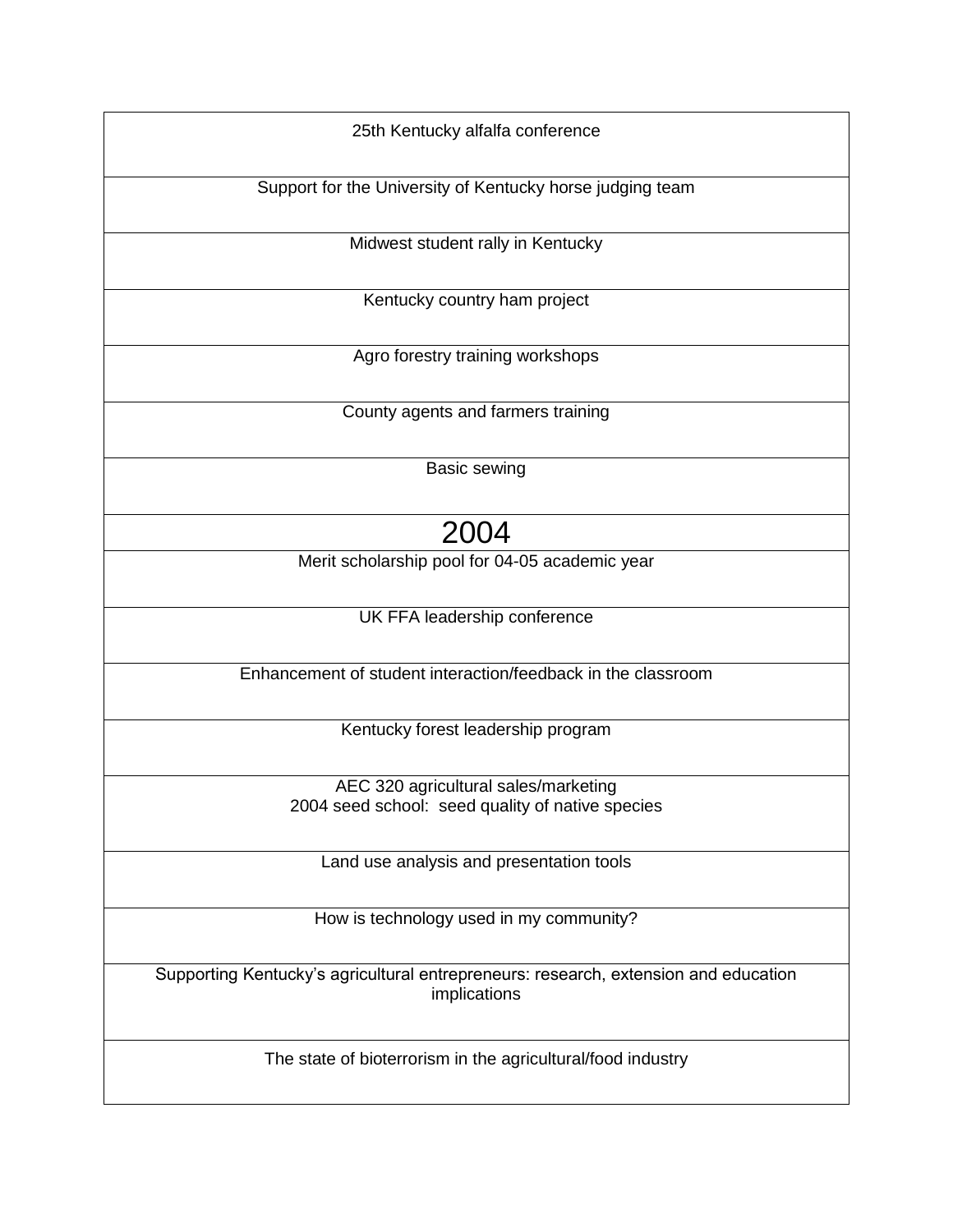| 2004 MANRRS conference                                                    |
|---------------------------------------------------------------------------|
|                                                                           |
| Economic development opportunity: Jabez quilt seminar                     |
|                                                                           |
| Introductory training in Animal/Food Sciences for county extension agents |
|                                                                           |
|                                                                           |
| 2003                                                                      |
| Merit scholarship pool for 03-04 academic year                            |
|                                                                           |
| 2003 UK FFA Leadership Conference                                         |
|                                                                           |
| UK Robinson Station Field Day: Enhancing Regional Awareness               |
|                                                                           |
| Animals in Disasters Impacting Public Health                              |
|                                                                           |
|                                                                           |
| Supplies needed for PLS 531                                               |
|                                                                           |
| New Kentucky Foods Video                                                  |
|                                                                           |
| TTM Project Spring 2003                                                   |
|                                                                           |
| Food Science Group Study Tours/Seminars                                   |
|                                                                           |
|                                                                           |
| <b>Remote Sensing Weather Stations</b>                                    |
|                                                                           |
| Terpnet 2003                                                              |
|                                                                           |
| Todd County 4-H and UK Join Hands Promotion                               |
|                                                                           |
|                                                                           |
| 2002                                                                      |
| Merit scholarship pool for 02-03 academic year                            |
|                                                                           |
| <b>BAD</b> (Betting against diabetes)                                     |
|                                                                           |
|                                                                           |
| Best management practices workshop IV                                     |